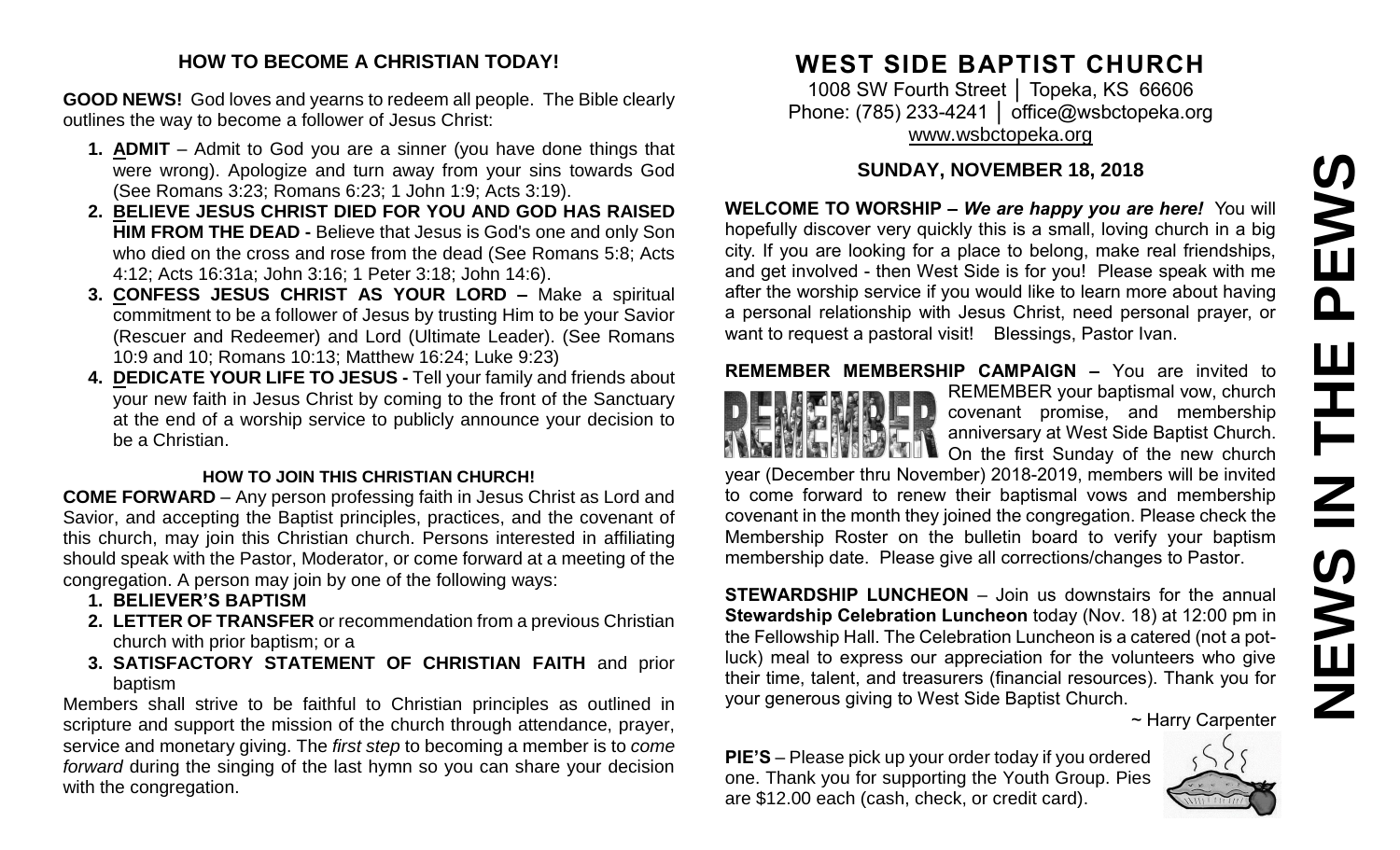**AGAPE BENEVOLENCE FUND** - Your neighbors and friends need your help! The Church receives financial donations overand-above our operating expenses to help members and neighbors in need with medicine, rent/mortgages, utilities, and water bills. Would you consider giving a gift to support our



church family and friends? Donations can be presented on Sunday, mailed to the Church, or dropped off at the Church Office (M-F, 8 am to 4 pm).

**BABY CLOSET CHRISTMAS CARE PACKAGES –** Please donate items for the **Baby Closet Christmas Care Packages: body lotion, shampoo, soap, toothpaste, toothbrushes, razors, combs, and brushes before Dec. 1**. We will give items to mothers before the Christmas holiday. Place your donated items in the Baby Closet box in Sanctuary.  $\sim$  Pat Carreno

**BIBLE STUDY -** Come for the one-hour small group study of the biblical book **"BOOK OF ESTHER" on Wednesdays at 10:30 am in Holmer Hall**. The Bible study is taught start-to-finish ("Lectio Continua"), no previous experience necessary. Bible studies are free and open to the public.



**PROSED 2019 BUDGET –** The Church Council presents the draft **Budget for 2019**. Please review the details of the proposed Budget before the **Congregational Meeting on Sunday, December 2 at 9:00 am in the Fellowship Hall.** Copies are available from an Usher or the Church Office. See Nancy Lindberg, Church Treasurer, for details or questions.

**BYLAW CHANGES –** The Bylaw Review Committee and the Church Council proposes numerous changes to the current Church Bylaws in a hope to clarify roles and update our governance to Federal/State laws. Please review a copy of the proposed changes available from an Usher or the Church Office. The congregation will vote on the proposed changes during the **Congregational Meeting on Sunday, December 2 at 9:00 am in the Fellowship Hall.** See Moderator Pat Carpenter or Brice Smith for details.

**CHOIR SEASON HAS BEGUN -** All who enjoy singing and have some available time to spend learning music on *Wednesdays from 7:00 to 8:00 pm*, are invited to join the Choir. Contact Janet Nyfeler at (785) 271-9460 or [janetnyfeler@gmail.com.](mailto:janetnyfeler@gmail.com)

# **WEEKLY CALENDAR**

#### **SUNDAY, NOVEMBER 18**

| $8:30$ am         | Breakfast (FH)        |
|-------------------|-----------------------|
| $9:15$ am         | <b>Sunday School</b>  |
| $10:30$ am        | Worship Service (S)   |
| $11:30$ am        | Catered Luncheon (FH) |
| $4:00 \text{ pm}$ | Membership Class (HH) |
|                   |                       |

#### **MONDAY, NOVEMBER 19**

| $9:00$ am         | Music Committee Meeting (HH) |
|-------------------|------------------------------|
| $9:00 - 11:00$ am | <b>Baby Closet Ministry</b>  |

#### **TUESDAY, NOVEMBER 20**

## **WEDNESDAY, NOVEMBER 21 OFFICE CLOSED**

| $10:30$ am       | No Bible Study (HH)                     |
|------------------|-----------------------------------------|
| $3:30 - 5:30$ pm | No Fruit & Vegetable Food Pantry (FH)   |
| $5:00 - 7:00$ pm | No Baby Closet Ministry                 |
| $5:30 - 6:00$ pm | No WWW Supper                           |
| $6:00 - 7:00$ pm | No WWW Bible Club and Adult Bible Study |
| $7:00 - 8:00$ pm | No Choir Practice (S)                   |
|                  |                                         |

#### **THURSDAY, NOVEMBER 22 HAPPY THANKSGIVING!**

**FRIDAY, NOVEMBER 23 OFFICE CLOSED - HOLIDAY**

## **SATURDAY, NOVEMBER 24**

1:00 pm Worship Team Practice

**HANGING OF THE GREENS –** The Hanging of the Greens (decorating the Sanctuary, Holmer Hall, and Sunday School classrooms for Advent/Christmas) will be **Sunday, November 25 following worship**. Everyone is welcome to stay and help.

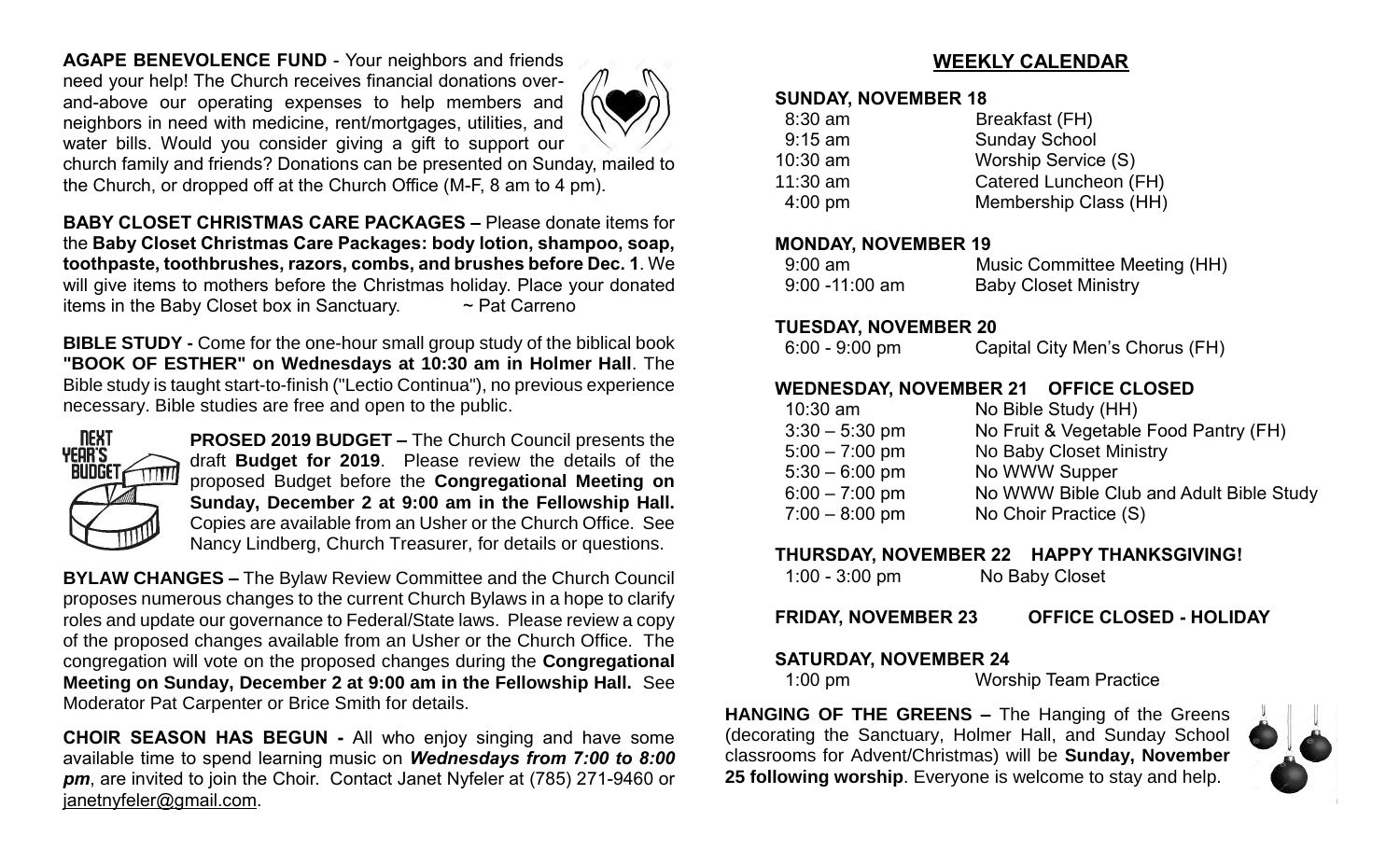# **IN OUR THOUGHTS AND PRAYERS**

Joe Abbey – Praise for a healthy report Al Carpenter – Healing for health concerns Bradley Carpenter – Healing for health concerns Harry and Pat Carpenter – Healing for health concerns Pat Carreno – Healing for health concerns Esther Carrier – Healing for health concerns Almira Collier – Healing for health concerns (hospital – tailbone) Larry Gill – Healing (Harry Carpenter's Friend) Grace Goodnow – 98th Birthday on Nov. 15 - See Church Office for Address Karen Kirby – Healing for health concerns \*Reginald Kirby – Hospice Ernie Longstaff – Healing for health concerns (surgery 11/26/18) Judy Longstaff – Healing for health concerns Hilda Lundgren –  $94<sup>th</sup>$  Birthday on 11/1/18 - See Church Office for Address Linda Manley – Healing for health concerns (knee surgery) Nancy May – Healing for health concerns Marie Merrifield – Healing and encouragement; See Office for Address Cale Miller – Healing for health concerns (Harry's Friend) Rogene Moody – Healing for health concerns Don and Molly Morris – New Address: See Church Office for Address Edward Perkins – New Address: See Church Office for Address Becky Poe – Healing for health concerns Bob Roesler – Interim Minister at FBC of Topeka, starting Feb. 1, 2018 Jill Roesler – Healing for health concerns See Church Office for Address Sarah Ruiz – Healing for health concerns (Linda Manley's partner) Bruno Sprenks – Healing for health See Church Office for Address Scott Sabokrtski – Healing for back surgery (Marianne Spano's nephew)

# **HOMEBOUND & CARE FACILITIES:**

\*Shirley Dell – \*Mae Martin – Plaza West \*Helen Farrar – Plaza West \*Ken Paslay – Atria Place \*Gerald Haney – \*Theo Penny – Lawrence \*Russ Hunter – \*Edward Perkins – Frazier H \*Mary Lou Johnson –Aldersgate \*Juanita Plankinton – \*Alice Kieffer – \*Hazel Smith-Tindall

\*June Cunningham – Brewster Place \*Etta Landis –Capital Ridge

**CHRISTIAN ED –** We usually meet on the third Tuesday, but in November we will be meeting on Tuesday, November 27 at 5:30 pm.

~ Alice Payne, Coordinator of Christian Education

**CHRISTMAS EVE SERVICE –** The Worship Committee is planning to host a **Christmas Eve Candlelight Communion Service on Dec. 24 at 4:30 pm.**  We will sing familiar hymns, listen to special music, and worship the Lord. Share your ideas with Jan Mauck, Chair of the Worship Committee.

**CHRISTMAS FIFTH SUNDAY SING –** What is your favorite Christmas hymn? Join us for a **Fifth Sunday Carol Sing on Sunday, December 30 at 10:30 am**. The service will tell the Story of Christ's Birth with the singing (no sermon)! What songs do you want to sing for Christmas? Share with Janet Nyfeler the name of the hymn you want to sing! The Music Committee has planned to sing all thirty traditional favorite Christmas hymns on Sundays and Christmas Eve during the Advent/Christmas Season. The Pastor will be on vacation.

**FRUIT & VEGETABLE FOOD PANTRY –** Free bread, fruits, and vegetables on **Wednesdays from 3:30 pm to 5:30 pm**  or while supplies last. **October Food Pantry Report** - 952 Individuals (445 adults, 778 children, and 83 seniors) in 306 families were able to receive free bread, fruits, vegetables, and other items (total 4,600 pounds) from the Fruit & Vegetable Food Pantry at West Side Baptist Church during



October 2018. **The Fruits & Vegetable Food Pantry will be open on Wednesdays in November (7, 14, and 28) from 3:30 pm to 5:30 pm. There will be NO Food Pantry on November 21.** All food is available at no cost.

#### **GREUTER FAMILY OPEN HOUSE COOKIE PARTY –** Come to the Greuter's



Open House Cookie Party on **Saturday, December 8**  from **1:00 to 4:00 PM** at 2211 SW 33rd St., Topeka 66611. We make a couple of thousand cookies, so you will not need to bring cookies, gifts, or anything but an appetite. Enjoy the many tasty treats we make to share during the holidays. We will serve coffee and punch. It is a "come and go" event. No reservations needed. Kids welcome!

~ Ivan, Rexanne, Jessa, Macy, and David